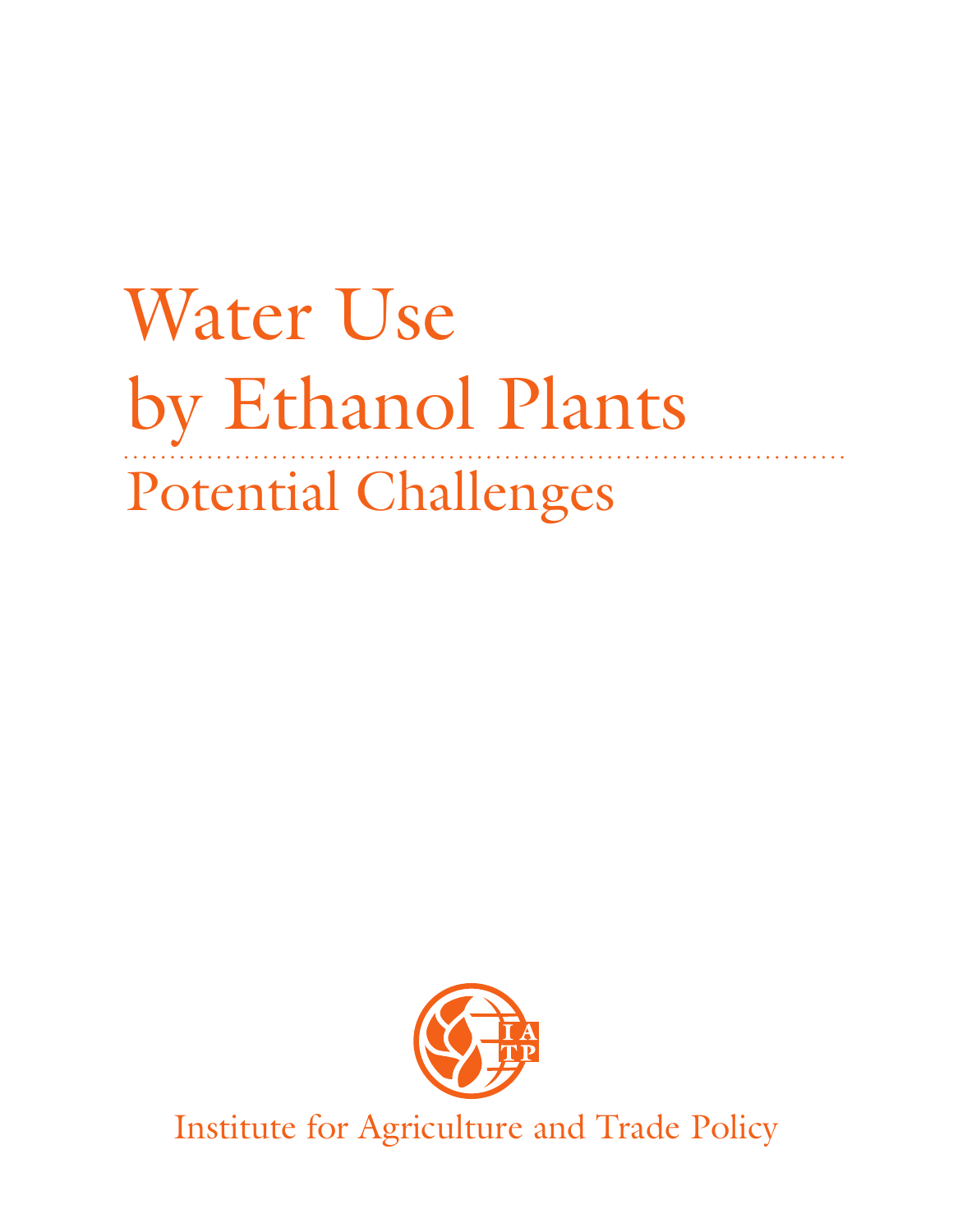

The Institute for Agriculture and Trade Policy promotes resilient family farms, rural communities and ecosystems around the world through research and education, science and technology, and advocacy.

2105 First Avenue South Minneapolis, Minnesota 55404 USA Tel.: (612) 870-0453 Fax: (612) 870-4846 iatp@iatp.org iatp.org

*About this publication* Water Use by Ethanol Plants: Potential Challenges

Written by Dennis Keeney, Ph.D., Senior Fellow and Mark Muller, Director, Environment and Agriculture Program

Published October 2006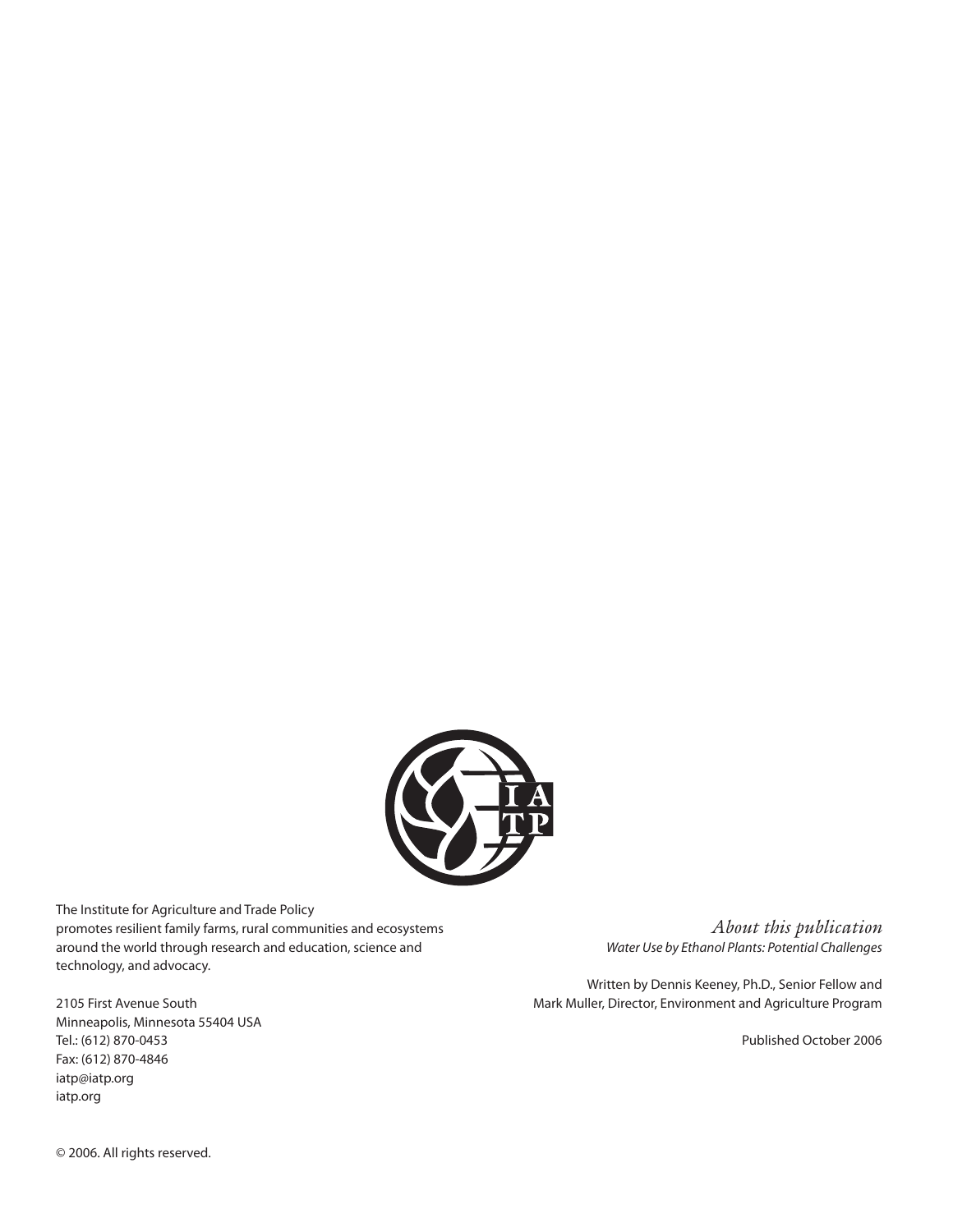### **Introduction**

Ethanol production using corn grain has exploded in the Upper Midwest. This new demand for corn, and the new opportunities for value-added processing and cattle production in rural communities, has created the best economic development opportunity in the Corn Belt states in a generation or more. Ethanol demand has increased rapidly recently because of favorable economics of ethanol vs. gasoline, and the need for a performance enhancer to replace MTBE (methyl tertiary-butyl ether) in gasoline. Ethanol's growth has been so dramatic that there are now concerns about the amount of corn available to meet various demands, including food, animal feed and export.

Overall, with increased research and investment in the industry and the potential for energy-efficient cellulosic material to displace corn as the primary feedstock, the environmental footprint of ethanol is expected to markedly diminish.<sup>1</sup> However, one of the most important emerging concerns is the consumptive use of water. Consumptive use of water is broadly defined as any use of water that reduces the supply from which it is withdrawn or diverted.

As would be expected, most ethanol plants are being sited in the Corn Belt. Many of these regions are also experiencing significant water supply concerns, particularly in the western portion of the region. Minimal data is available on groundwater depletion, and the scope of future water availability is not clear. It will be to the benefit of the ethanol industry, and rural development initiatives in general, to get more clarity on the relationship between ethanol production, water consumption, and impacts on water supplies. Otherwise, shortage of water could be the Achilles heel of corn-based and perhaps cellulose-based ethanol.

#### **Water Use in the Midwest**

Conflicts over water use are growing in the Midwest. Large livestock confinements, meat and grain processing plants, and expanding urban regions are all increasing water use. For several years the U.S. Drought Monitor2 has shown significant areas of water stress during the growing season in parts of the Midwest and Great Plains although it appears rainfall is returning to normal levels. However, drought is a recurring issue in the Midwest and Great Plains.

Rural industries, especially livestock production, consume considerable water. Individual swine, for example, use about five gallons of water per day. A typical 10-confinement unit with about 1,100 hogs per unit, would require about 50,000 gallons of water per day (gpd), more during hot dry weather. Beef and dairy cattle will require 20 or more gpd per head during summer.<sup>3</sup> Increasingly beef finishing feedlots are being sited near ethanol plants in order to use the distillers grains as feed. Distillers grains are a byproduct of ethanol production.

Crop irrigation, while not widespread in the rain fed Corn Belt east of the Missouri River, is necessary in Great Plains states. However, crop irrigation is critical to the seed industry, which must have dependable water to produce high quality seed. Many expanding cities have already bought water rights from irrigation districts, essentially putting irrigated agriculture out of business.4

The effects of ethanol production on groundwater withdrawals will vary locally and be affected by a number of factors including volume used, properties of the aquifer, other uses, and rate of aquifer recharge. Near surface water table aquifers (commonly termed **unconfined**) are found along streams and rivers in much of the Midwest. These aquifers are usually sands and gravels, and recharge readily from precipitation and adjacent water bodies when water is plentiful, but they are also very susceptible to drought and overuse.5 On the other end of the spectrum are the **confined** aquifers that underlay most of the earth's surface at varying depths. When they are pumped, the water table is not lowered, rather the water pressure is lowered and the water in nearby wells declines. They usually recharge more slowly and while they are a buffer to drought, excessive pumping will cause long term lowering of well levels.

Generally, water availability in the Midwest is a local, rather than a regional issue and will vary over time. The distribution of groundwater availability and sustainability is not uniform, nor is the distribution of demand.6 While western states have developed complicated legal arrangements for issuing water rights and developing water diversions, these practices have not been necessary, nor are they likely to be politi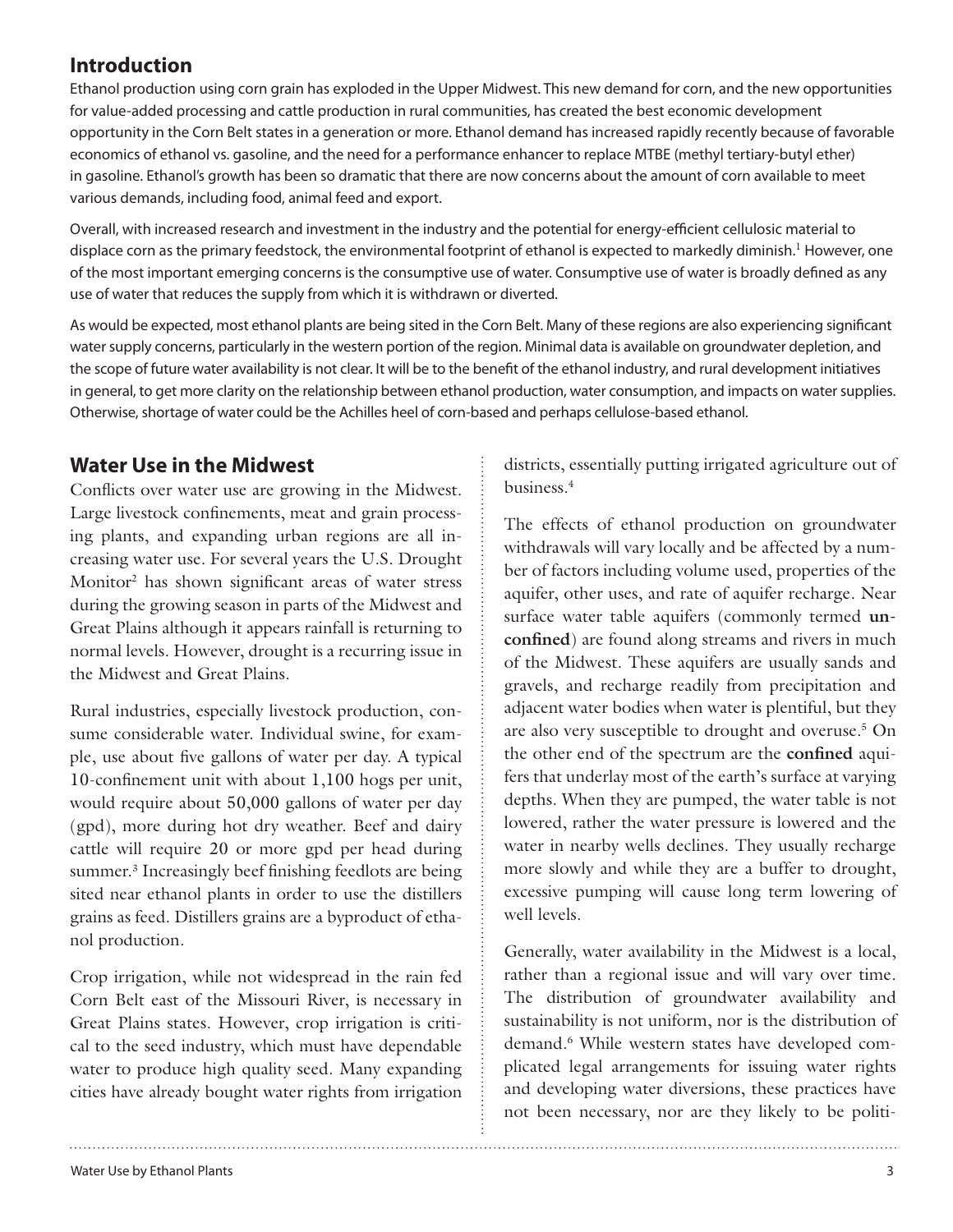cally feasible, in the Midwest. This places a greater impetus on local government to protect local water supplies from undue exploitation. But regional water confrontations are certain to increase. South Dakota and North Dakota recently challenged the Corps of Engineers' handling of Missouri River flows, and urban water consumption is depleting aquifers in the Chicago-Milwaukee region.7

#### **Consumptive Water Use**

Consumptive water use by ethanol plants largely comes from evaporation during cooling and wastewater discharge. Ethanol plants are designed to recycle water within the plant. The quality of the cooling water is key because of the need for high quality water in the boiler system. As a rule of thumb, water utilization is 10 gallons per minute for each 1 million gallons of yearly ethanol production. Thus a typical 50 million gallons per year ethanol plant would need 500 gallons per minute of water. Modern ethanol plants have sophisticated water treatment techniques to enable recycling of water to boilers. These treatment techniques should also enable the plants to use lower quality water such as sewage treatment plant effluents and possibly even water recycled from animal feedlots.

There are no publicly available records on water use by ethanol plants for the U.S. In a review of ethanol states, only the Minnesota Department of Natural Resources apparently has records on water use by specific plants in reference to the amount of ethanol produced. Minnesota ethanol plants report a wide range of water use, with most plants in a range from 3.5 to 6.0 gallons of water consumed per gallon of ethanol produced. Average water use has declined from 5.8:1 in 1998 to 4.2:1 in 2005, indicating that the plants are achieving greater efficiency over time.8 The Renewable Fuels Association (http://www.ethanolrfa.org) estimates 3 gal water per gal ethanol.

Figure 1. Average water use efficiency for Minnesota ethanol plants



It appears that with the current technology, about 4.0 gal/gal of ethanol is a good estimate, and that over time ethanol plants are becoming more efficient in their water recycling technologies.



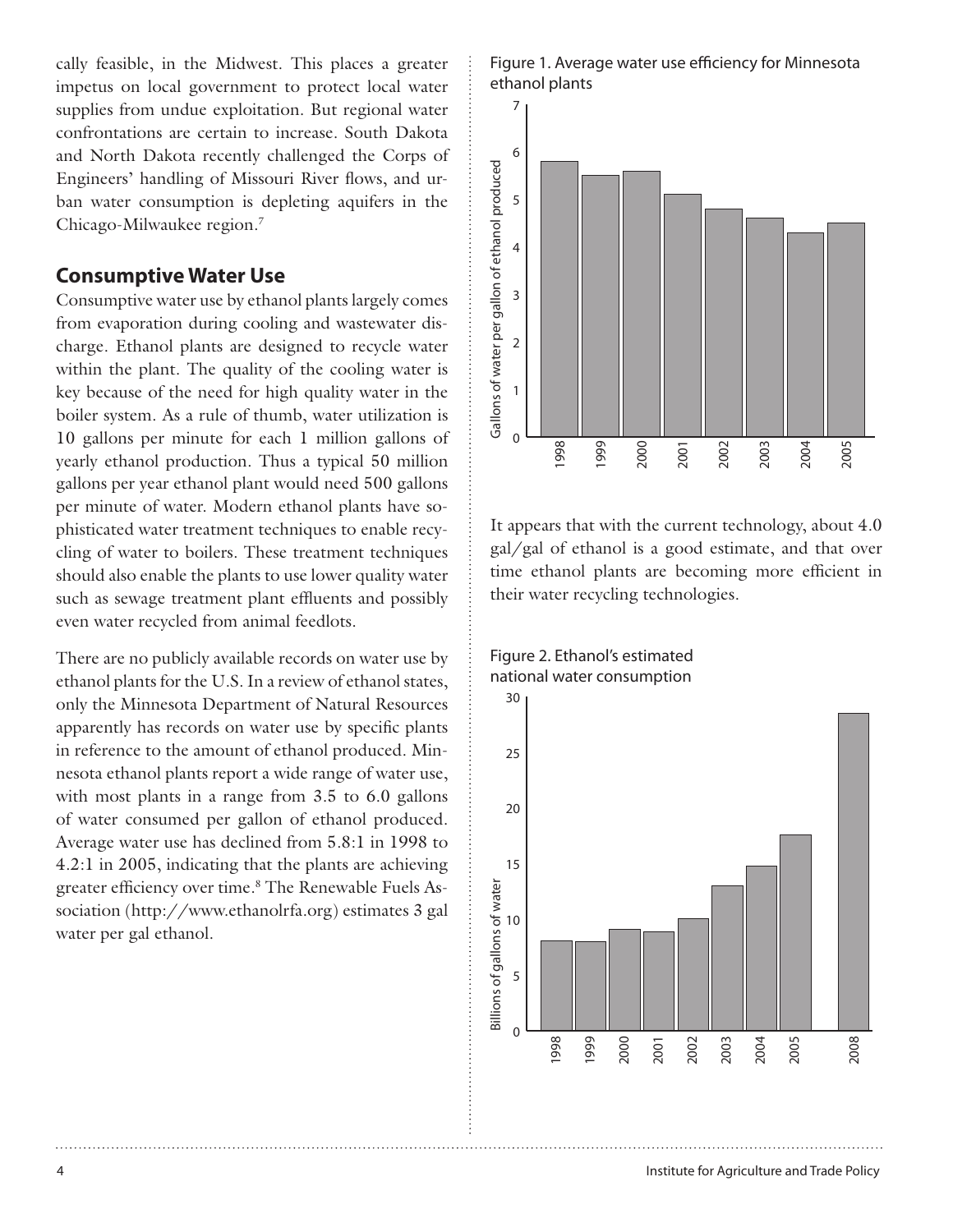Figure 2 takes Minnesota's water consumption averages and applies them to national ethanol production estimates, which includes ethanol plants expected to come online through 2008. The result is a 254 percent increase in volume of water used in ethanol production from 1998 through 2008. If changes aren't made, it is likely ethanol water use will see even more of an increase in the next decade. Much of the Corn Belt has plentiful water supplies, and ethanol's water demands can be met through appropriate planning. Other regions, such as the greater Chicago area and western Iowa and Nebraska, may run into competing water uses. One can expect that water availability will challenge the ethanol industry in many regions, particularly west of the Missouri River.

The state of Iowa prepared a water plan in 1996.<sup>9</sup> The total water use for industrial purposes was estimated to be about 108 billion gallons per year (bgy), and the report projected water use by 2015 of 120 bgy. Currently Iowa has 2,094 million gallons per year of ethanol capacity (in operation and under construction). Using the multiplier of 4 gallons water/gallon of ethanol gives 8,376 million gallons per year, or about 7 percent of the projected water use. There is the likelihood of a doubling of Iowa's ethanol capacity by 2012, thus the potential industrial use could be up to 14 percent of the projected use. This does not necessarily indicate that state-wide water available for ethanol is in short supply, but it does show that ethanol plants will add significantly to Iowa's industrial water use.

While other states do not have similar data available, regulatory officials have expressed concern about the rapid growth in ethanol plants and resulting water consumption. Lack of water has already curtailed some ethanol plant permits. One of the first was a proposed plant in Pipestone, Minnesota, by Cargill, Inc. The Lincoln-Pipestone Rural Water System could not meet the 350 million gallons per year of water needed by the proposed 100 million gallon per year ethanol plant.<sup>10</sup> In Grand Island, Nebraska, a proposed Cargill ethanol plant was approved after the water needed was offset by reducing water use in an agricultural area about 15 miles away. In Iowa, Department of Natural Resources officials have cautioned that continued growth of "wet industries," which includes ethanol production, in the state could bring water availability issues.

#### **Recommendations**

The emerging bioeconomy provides a tremendous economic development opportunity for the rural Midwest. But Midwest agriculture is built on the region's incredible soil and water resources. Economic development is only sustainable if it strengthens, rather than depletes, these resources. Options for reducing ethanol's water consumption include the following.

- **Maintain and strengthen regulatory oversight by state and local government on the siting of ethanol plants, with special emphasis on the water supply and avail**ability. The ethanol industry can become much more water efficient, but is unlikely to do so unless it is required. The permitting process should allow all potential users of the affected aquifer or surface water supply to evaluate the impact the facility will have on water availability now and in the future. As communities plan for their urban and industrial future, it is important that the permitting process be transparent and allow for local input.
- **Where feasible, site plants adjacent to municipal wastewater facilities.** Ethanol is an industrial process that does not require potable water. Most modern plants have facilities to treat water to the level that it can be used within the plants. Municipal wastewater, which would otherwise be discharged to surface waters, can readily be used by an ethanol facility. This approach could also lower the ethanol plant's energy costs by reducing water pumping. Wastewater treatment plants have an incentive to encourage secondary uses of their wastewater because of the increasingly stringent regulations placed on their discharges to surface waters.<sup>11</sup> Drawbacks to this concept include the resistance to siting industrial facilities close to cities, and the reduction of discharge to streams that need wastewater to maintain minimum flows.
- **Look for water recycling opportunities with livestock facilities.** The distillers grains from ethanol plants have considerable value as an animal feed, particularly for cattle. Livestock facilities are increasingly sited next to ethanol plants so that the distillers grains can be fed directly to cattle, which is much more energy efficient than drying and transporting the grains. Similar to municipal wastewater treat-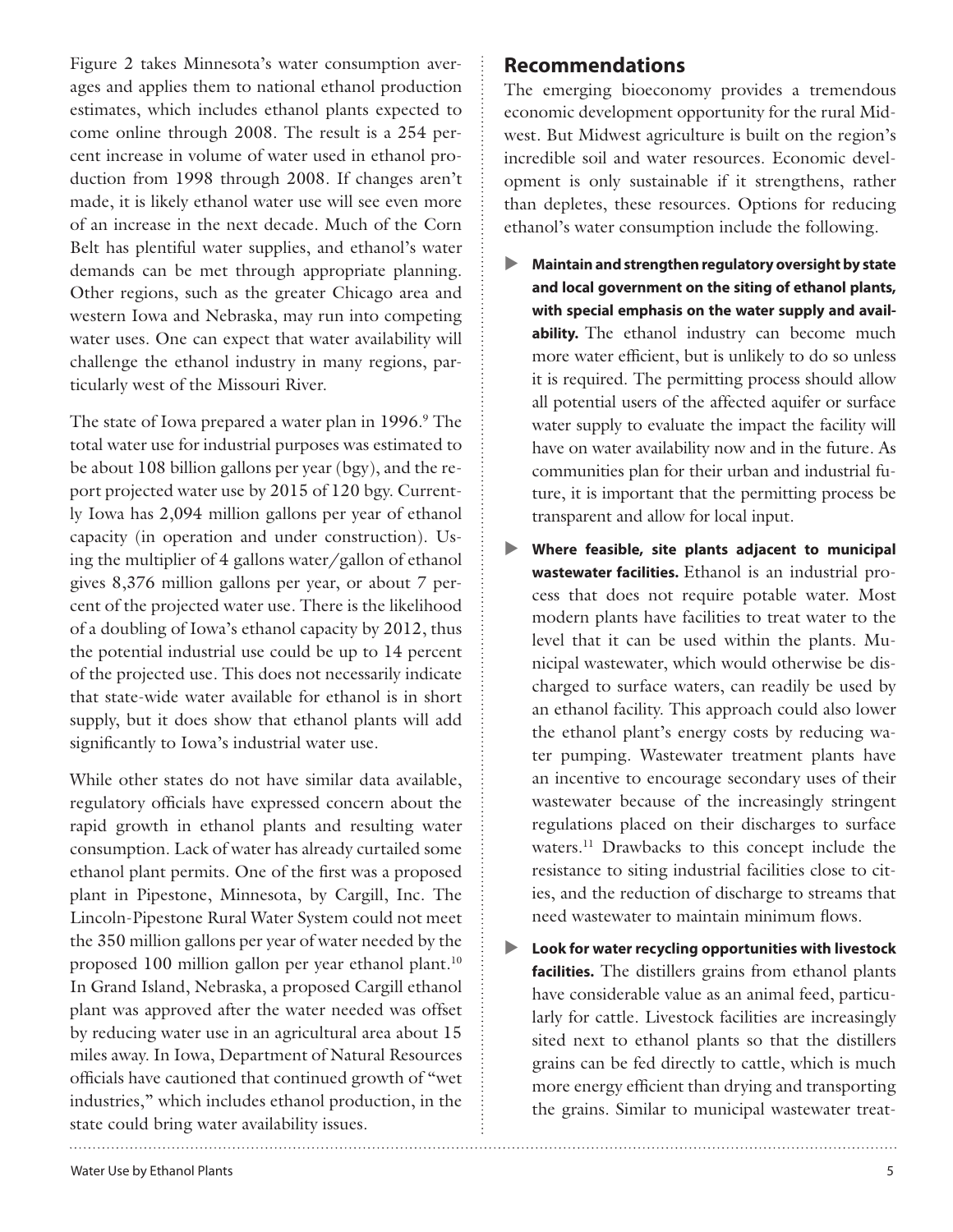ment plants, adjacent cattle facilities provide an opportunity for greater recycling of water between the ethanol plant and the livestock facility.

- **Place a greater economic value on water.** The ethanol industry made tremendous progress in improving the energy efficiency of ethanol production over the past two decades, largely because corn farmers and ethanol producers could save a lot of money through more efficient production practices. Because water is not valued like energy, that same incentive does not exist for water efficiency. Policymakers can use regulation, taxes and economic incentives to create a business climate that promotes greater water efficiency in the ethanol industry.
- **Maintain publicly available records on ethanol's water consumption.** The extent of the problem of ethanol's water consumption is largely unknown because data is not publicly available. Effective policies that promote a more water-efficient ethanol industry cannot be crafted without more knowledge about the performance of current ethanol plants. Regardless of whether the plant uses municipal or private water supplies, water consumption should be made publicly available.

Find more on the bioeconomy at agobservatory.org

#### References

- 1. Dias De Oliveira,M. E. , B.E. Vaughn, and E. J. Rykiel, jr. "Ethanol as fuel: Energy, carbon dioxide balances, and ecological footprint." BioSciences 55:593-601. 2005
- 2. U.S. Draught Monitor http://www.drought.unl.edu/dm/monitor. html.
- 3. Lardy, Greg and Charles Stoltenow, Livestock and Water. North Dakota Extension. 1999. [http://www.ext.nodak.edu/extpubs/ansci/](http://www.ext.nodak.edu/extpubs/ansci/livestoc/as954w.htm) [livestoc/as954w.htm](http://www.ext.nodak.edu/extpubs/ansci/livestoc/as954w.htm)
- 4. Reisner, M. Cadillac Desert, The American West and Its Disappearing Water. NATURAL HISTORY. 1993.
- 5. Libra, R. and M. K. Anderson. 2006. Groundwater and Ethanol. Report prepared by Robert D. Libra, State Geologist, Iowa Geological Survey, and Michael K. Anderson, Senior Engineer, Water Allocation Program, Iowa Department of Natural Resources. August 21, 2006.
- 6. Libra and Anderson, 2006.
- 7. Egan, Dan. On a slow quest for water. Milwaukee Journal Sentinel. February 17, 2005. [http://www.jsonline.com/story/index.](http://www.jsonline.com/story/index.aspx?id=302393) [aspx?id=302393](http://www.jsonline.com/story/index.aspx?id=302393)
- 8. Personal communication with Sean Hunt, Minnesota DNR, July & August, 2006
- 9. Office of Social and Economic Technical Analysis (SETA). Iowa State Water Plan. Chapter 5. Projected Water Demand. 1996. http://www. seta.iastate.edu/publicservices/water/plan/
- 10. Gordon, Greg. "Water supply can't meet thirst for new industry." Star Tribune, Dec. 27, 2005.
- 11. Manning, Deborah. Minnesota Ethanol Facilities and Wastewater Reuse. July 20, 2006. http://www.pca.state.mn.us/publications/ presentations/ethanol-0706-manning.pdf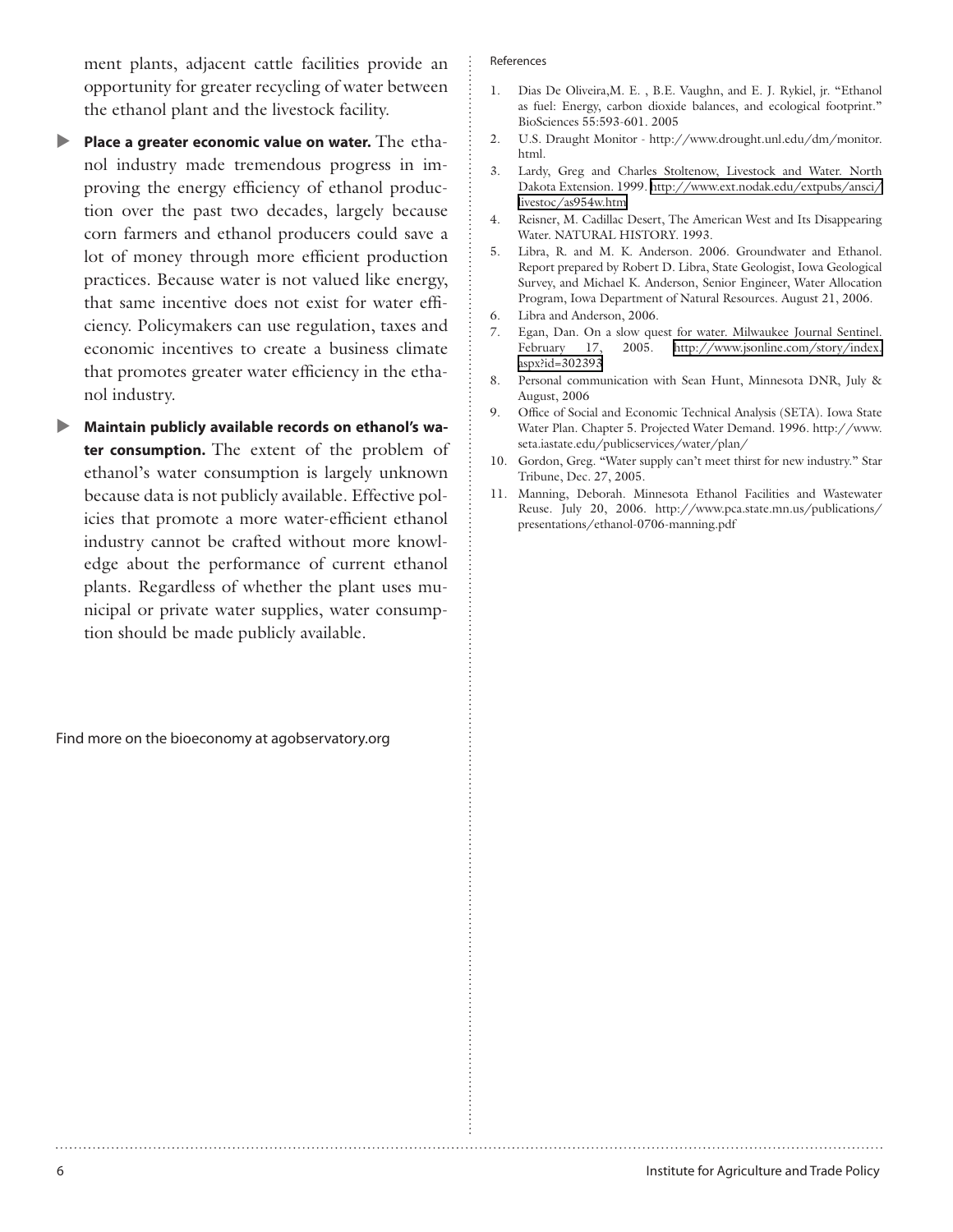## **Summary Data**

#### Average water use efficiency for Minnesota ethanol plants

| Ethanol producers                        | 1998 | 1999 | 2000 | 2001 | 2002 | 2003 | 2004 | 2005 |
|------------------------------------------|------|------|------|------|------|------|------|------|
| Albert Lea (Exol/Agra Resources)         | 6.3  | 6.3  | 6.0  | 6.1  | 5.6  | 5.5  | 5.2  | 4.9  |
| Benson (Chippewa Valley Ethanol)         | 3.3  | 3.5  | 4.8  | 3.5  | 3.5  | 3.1  | 3.2  | 3.6  |
| Bingham Lake (Ethanol2000)               | 4.0  | 4.2  | 4.7  | 4.6  | 4.3  | 4.7  | 4.2  | 4.4  |
| Buffalo Lake (MN Energy)                 | 10.6 | 6.2  | 7.1  | 6.9  | 7.0  | 5.8  | 4.6  | 4.5  |
| Claremont (Al-Corn)                      | 4.6  | 4.3  | 4.1  | 4.2  | 3.9  | 5.4  | 4.5  | 4.3  |
| Little Falls (Central MN Ethanol)        |      | 5.9  | 4.8  | 4.2  | 4.1  | 3.8  | 3.5  | 4.2  |
| Luverne (AgriEnergy LLC)                 | 4.9  | 5.8  | 5.2  | 4.8  | 4.7  | 4.6  | 4.5  | 4.5  |
| Marshall (ADM)                           | 7.7  | 7.6  |      |      |      |      |      |      |
| Morris (DENCO LLC)                       | 9.3  | 10.0 | 12.3 | 8.2  | 6.0  | 6.1  | 6.0  | 6.1  |
| Preston (Pro-Corn)                       | 5.6  | 5.2  | 4.7  | 4.6  | 4.4  | 4.1  | 3.8  | 4.0  |
| St. Paul (MN Brewing)                    |      |      | 18.7 | 7.9  | 21.9 | 32.6 | 12.2 |      |
| Winnebago (Corn Plus)                    | 4.1  | 3.5  | 3.5  | 3.5  | 4.5  | 4.1  | 3.9  |      |
| Winthrop (Heartland)                     | 4.8  | 5.1  | 4.3  | 5.0  | 4.1  | 3.7  | 4.5  | 4.2  |
| Bushmill's Ethanol (Atwater)             |      |      |      |      |      |      |      |      |
| Granite Falls Energy LLC (Granite Falls) |      |      |      |      |      |      |      |      |
| Northstar (Lake Crystal)                 |      |      |      |      |      |      |      |      |

Source: Minnesota DNR Waters, 2006